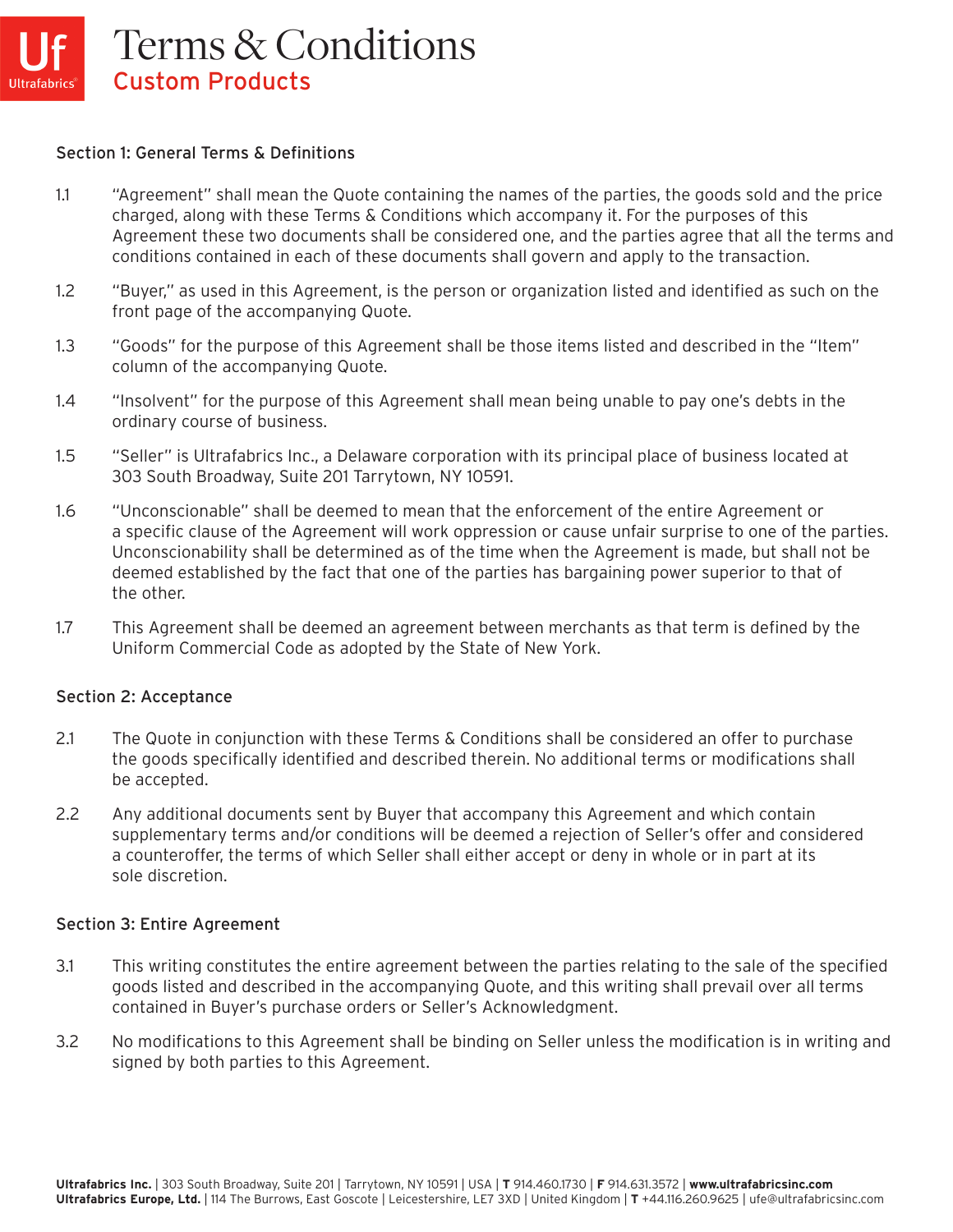## Section 4: Term

This Agreement shall continue indefinitely, but may be terminated in accordance with Section 18 of these Terms & Conditions. Should this Agreement be terminated pursuant to said Section, Buyer shall be required to purchase from Seller all remaining goods Seller either has produced or will produce pursuant to any outstanding Purchase Orders submitted by Buyer prior to the agreed upon termination date.

### Section 5: General Obligations of the Parties

- 5.1 Buyer will issue purchase orders to Seller from time to time. Said orders must be sent to the attention of "Customer Service" and be sent via facsimile to 914.631.3290 or e-mailed to the following address: souf@ultrafabricsllc.com. Each purchase order shall contain a description of the products ordered, the quantities and prices, the shipment schedule, the terms and place of delivery, and the following notation: "This order is issued pursuant and subject to Quote Number: [insert number contained on original Quote]." Every purchase order issued by Buyer to Seller following the date of this Agreement and bearing such a notation shall be governed by and be deemed to include the provisions of this Agreement regard less of the date contained on the purchase order. In the event of any inconsistency between the terms and conditions of this Agreement and the terms of a purchase order, the terms and conditions of this Agreement shall prevail.
- 5.2 Buyer shall forward to Seller with every purchase order a proposed release schedule detailing the requested shipment dates for all goods contained in said purchase order ("Release Schedule"). Seller shall, within one (1) week after receipt of the Release Schedule, inform Buyer of its acceptance or rejection of the proposed shipment dates. No Release Schedule shall be binding unless it has been accepted by Seller in writing, at which point it will be incorporated into and become a part of this Agreement. Should Buyer wish to revise or in any way alter the agreed upon Release Schedule, it may do so by notifying Seller in writing. Any changes in the Release Schedule shall be subject to a six (6) weeks lead time for the shipment of the first installment under the revised schedule.
- 5.3 Should Buyer or Seller fail to agree to a Release Schedu1e, the mutually agreed delivery date for purposes of purchase orders placed pursuant to this Agreement shall be a date that allows, at the minimum, twelve (12)weeks lead time after Seller's receipt of Buyer's purchase order. Seller shall make its best effort to accommodate any request by Buyer to reduce its lead time, but in no event shall Seller be obligated to comply with Buyer's request or be liable for any damages Buyer may suffer as a result of its failure to comply. Any changes in the lead time made at the Buyer's request shall be subject to additional charges which shall be disclosed to Buyer before shipment of the goods.
- 5.4 In the event of failure of delivery on the delivery date, Buyer will give Seller written notice of delinquency allowing Seller a reasonable time to cure. In no event shall Seller be considered in default of its obligations under this agreement to deliver until six (6) weeks after its receipt of said notice.
- 5.5 All goods purchased pursuant to this Agreement shall be shipped F.O.B. Seller's shipping facility as reflected in the original Quote, and the place for delivery shall be Buyer's place of Business as listed in the "Proposed Shipping Address" portion of said document.

### Section 6: Title & Risk of Loss

6.1 For all domestic transactions, unless otherwise stated on the front of the accompanying Quote, title to, and all risk of loss, injury or destruction to the goods, shall be borne by Buyer from the point Seller delivers the goods to the carrier for shipment. Any such loss, injury, or destruction shall not release Buyer from any obligation under this Agreement.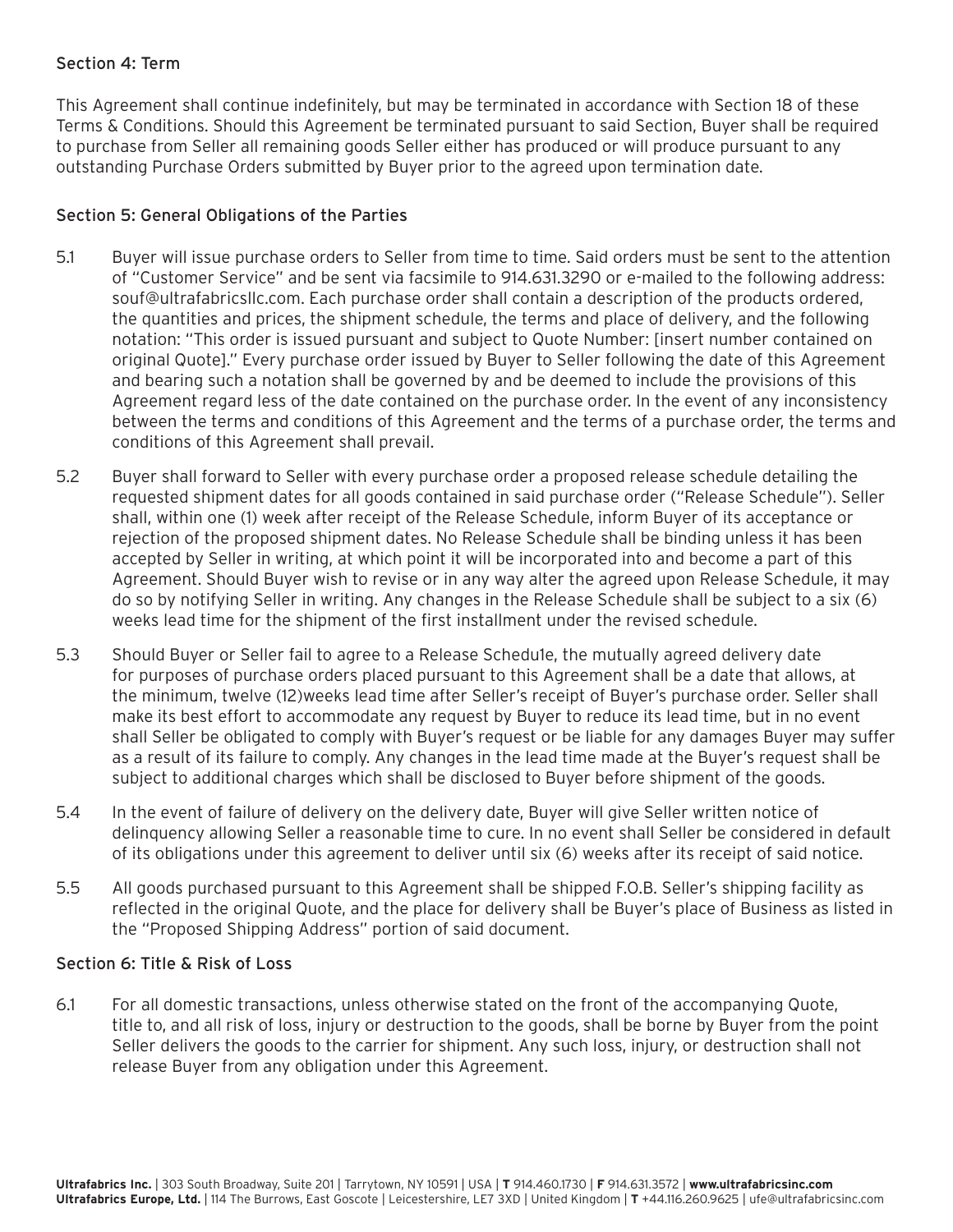6.2 Buyer may, at its own expense, purchase insurance from the shipping carrier selected by Seller which covers the value of the goods should they be damaged or lost in transit. Upon Buyer's request, Seller shall obtain from the carrier and furnish to Buyer the estimated cost to procure said insurance.

## Section 7: Payment

- 7.1 Unless a credit line has been established pursuant to Section 7.2 below, no shipment to Buyer of any goods covered by this Agreement shall be made until Seller receives full payment for the goods by cash, check, or certified fund. If Buyer makes payment by non-certified check, shipment of the goods will not occur until the check is honored by the drawee bank or other financial institution and the payment is remitted to Seller's bank or other financial institution. Failure to tender payment as required shall constitute a breach of this Agreement and justify Seller's withholding or stopping delivery of the goods.
- 7.2 Buyer may request that a credit line be established for its benefit, the approval of which shall be decided at Seller's sole discretion. Buyer agrees to furnish to Seller upon demand any requested f financial and credit in formation pertaining to the Buyer's business enterprise for the establishment and/or continuation of any credit line. If a credit line is established, Buyer will be invoiced for all goods produced under this Agreement upon Seller's receipt of the goods. Payment is due within thirty (30) days of date of invoice.
- 7.3 If Buyer fails to make payment according to the terms of this Agreement, Seller shall be under no obligation to make further shipments, and may elect at any time to cancel all or any part of the unfulfilled orders, and proceed for the collection of the amount unpaid on shipments previously made.

### Section 8: Adjustment to Price

- 8.1 If the cost of production or procurement of the goods to Seller shall increase during the term of this Agreement, Seller shall have the right, on giving thirty (30) days written notice to Buyer, to increase the price payable under this Agreement. All goods ordered prior to said notice, and/or prior to the expiration of said thirty (30) day period, shall not be subject to the price increase. Upon written request, Seller shall furnish the Buyer with documentation of the increased cost of production, but under no circumstances shall Seller's delay in doing so excuse Buyer from the payment of the increased price.
- 8.2 The contract price is based upon the taxes and tax rates currently imposed upon Seller's production and/or procurement, sale and transportation of goods. If any new taxes are imposed upon the Seller's production and/or procurement, sale, or transportation of goods, or in the event the rates of existing taxes on such operations are increased, the contract price shall be increased to the extent of Seller's increased tax liability.

### Section 9: Right of Inspection

9.1 Buyer shall have seven (7) business days to inspect the goods commencing from the date of their arrival at Buyer's facility. Any objection to the condition, quality, grade, or general conformity of the goods must be made in writing and received by Seller within said time period. Said writing must specify in detail the basis of Buyer's objection and advise of its intention to accept or reject the goods in their present form. The failure of Buyer to comply with these conditions shall constitute irrevocable acceptance of the goods by Buyer.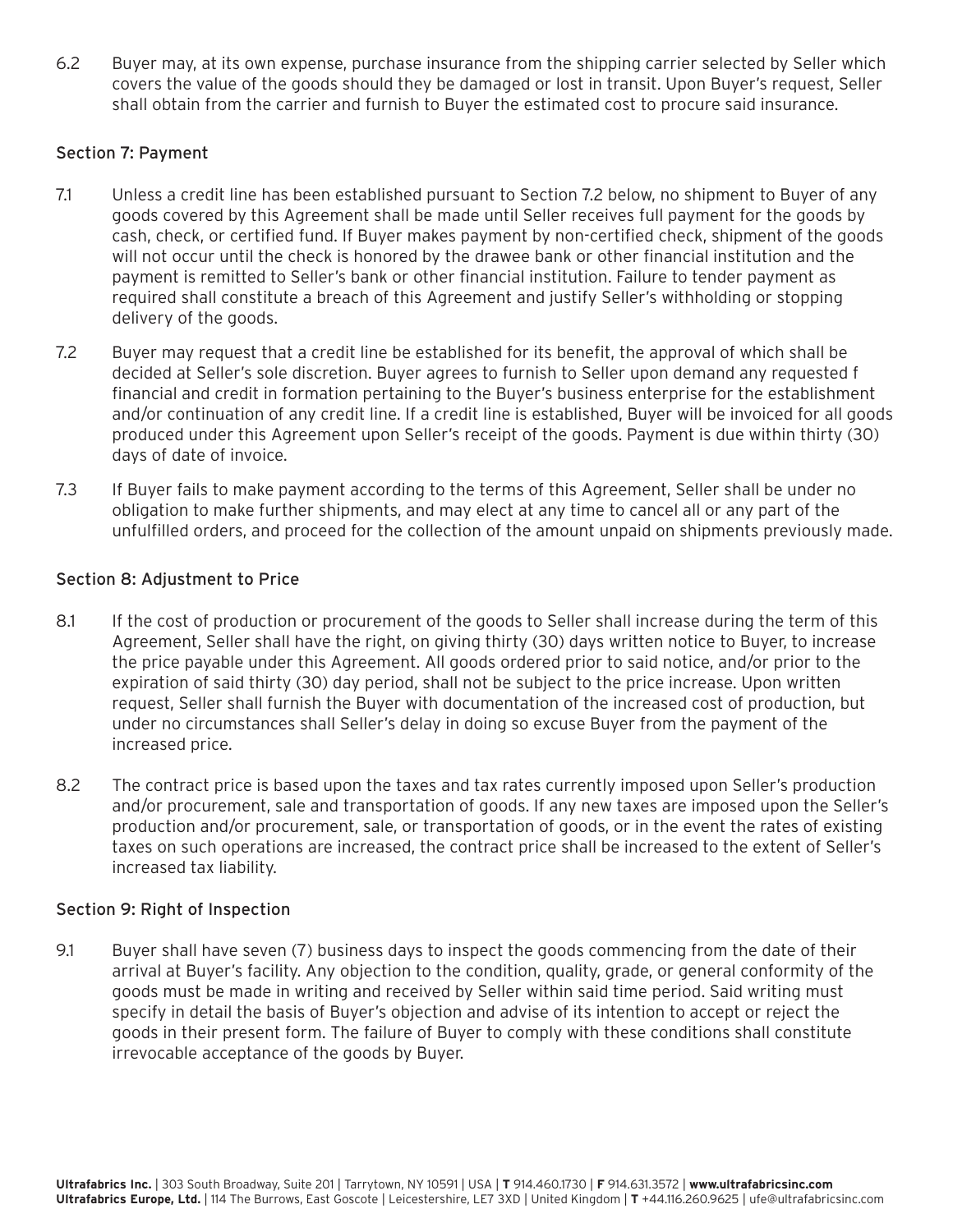- 9.2 Upon Seller's receipt of notification from Buyer of its rejection of non-conforming goods, Buyer shall wait for Seller to provide it with instructions regarding their disposal which shall be given in a reasonable time, but shall in no event exceed six (6) weeks. Buyer may not return goods unless written authorization is received from Seller. Parties acknowledge that the goods are not perishable and are of such kind that they will not decline in value. If Seller fails to give instructions to Buyer regarding the disposition of rightfully rejected goods within said six (6) week period, Buyer shal1 have the right to either:
	- (i) store the goods for the account of Seller; or
	- (ii) ship the rejected goods back to the Seller at the expense of Seller.
- 9.3 Seller shall have six (6) weeks to cure any objection raised by Buyer due to receipt of defective and/or non-conforming goods before Seller incurs any liability to Buyer.
- 9.4 Any use of the goods, including, but not limited to, the cutting of the material, shall be deemed and construed as an acceptance of the goods and as conclusive evidence that the goods are as represented unless Buyer receives written authorization from Seller before doing so.
- 9.5 If Buyer has accepted the goods tendered under this Agreement in any manner described in these Terms & Conditions, or prescribed pursuant to Section 2-606 of the Uniform Commercial Code as adopted by the State of New York, Buyer shall have no right to revoke its acceptance of the goods.

## Section 10: Assignment & Delegation

- 10.1 Seller may, at its sole option and without the Buyer's consent, assign or delegate any of its rights or obligations under this Agreement and such assignment or delegation in itself shall not be sufficient grounds for any legal claim or action by Buyer.
- 10.2 Buyer shall have a right to assign its rights or delegate its performance under this Agreement only after first obtaining the written consent of the Seller. Buyer acknowledges that Seller has a substantial interest in having Buyer perform or control the acts required by this Agreement and that any unauthorized assignment or delegation would increase the burden or risk involved and would impair its chance of obtaining performance and/or payment. Any assignment or delegation by Buyer without the express authorized consent of Seller shall be considered a material breach of this Agreement.

### Section 11: Nondisclosure

- 11.1 Each party agrees to regard as highly confidential all information developed by or communicated to it in the course of or in connection with its performance under this Agreement. Each party agrees that it will not, without the prior express and written consent of the other party, make any oral or written disclosures of any such confidential information, either during or after the term of this Agreement. However, such information may be disclosed to employees of the parties and other authorized persons who may be designated to perform work pursuant to this Agreement.
- 11.2 The parties further agree that all data, drawings, specifications or other technical information furnished directly or indirectly, in writing or otherwise, to each other pursuant to this Agreement, shall in no event become the property of the other party and shall be used only in fulfilling the obligations imposed by the Agreement and shall not be duplicated or disclosed to others or used in whole or in part for any other purpose.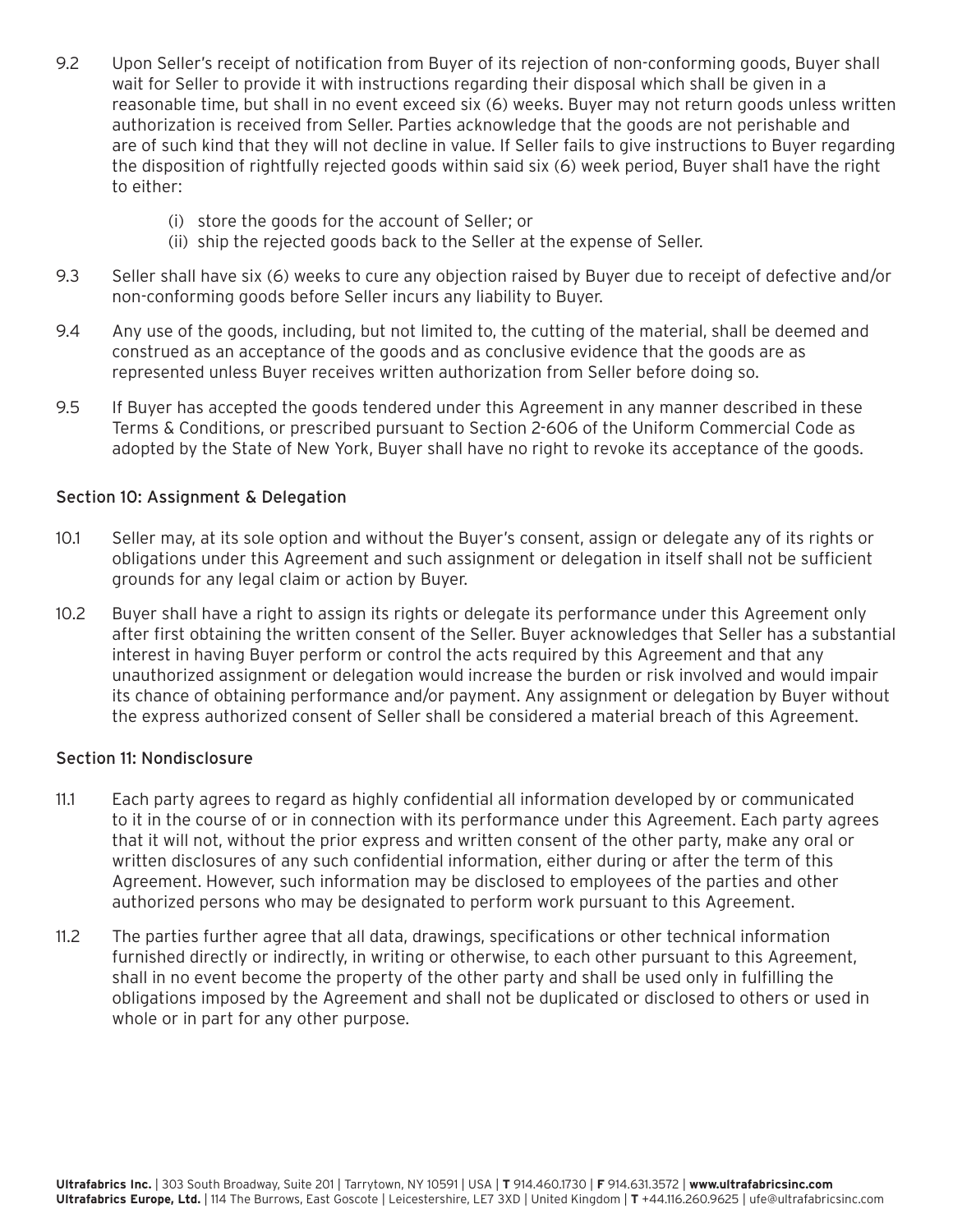## Section 12: Trademark and Patents

- 12.1 Buyer has no knowledge of any trademark or patent rights that third parties may claim in the goods. Seller makes no warranty that the Goods will not infringe the trademark, patent, copyright, trade secret or other property rights of third parties.
- 12.2 Buyer agrees to indemnify and defend Seller and hold Seller harmless from all legal expenses that may be incurred, as well as all damages and costs that may finally be assessed against Seller, in any action for patent, trademark, or copyright infringement, or any claim for violation of any trade secret, for which Seller becomes liable as a consequence of manufacturing the goods covered by this Agreement in conformity with specifications and detailed designs furnished by Buyer, or from Buyer's use, sale or distribution of those goods.
- 12.3 In connection with its sale or distribution of the Goods, Buyer may describe itself as an authorized distributor of Seller's products, but upon termination of this agreement, Buyer shall immediately cease using such designation and all materials provided to it by Seller in any form, including but not limited to print and electronic media.
- 12.4 Buyer acknowledges Seller's ownership of the marks used in the Agreement to identify the Goods. Buyer may use such marks on a non-exclusive basis solely in connection with its sale, distribution, advertisement and promotion of the products manufactured from the Goods. Buyer may not transfer, assign, sublicense, or otherwise grant rights with respect to the Marks to any third parties. All use of such marks on products manufactured from the Goods will inure to the benefit f Seller. Buyer will not, during or after the term of this agreement, attack Seller's title in and to such marks or their validity.
- 12.5 Buyer will not use such marks as common descriptive names or alone as nouns, but rather as adjectives immediately preceding the generic noun that describes the product offered under the marks (e.g., ULTRALEATHER polyurethane coated fabric). Buyer will not use the marks in plural form, possessive form or in all lowercase letters.
- 12.6 Buyer shall not use such marks as all or a portion of a corporate name or as all or a portion of any trade name or other designation used by it to identify its business. Buyer will not combine the marks with any other mark to form another trademark and will not obtain any Internet domain names containing the marks or any variation thereof.

### Section 13: Casualty to Goods

If there is casualty to the goods covered under this Agreement which occurs without fault to either party (including negligence and willful misconduct) and before risk of loss has passed to Buyer, then:

- a) If the loss is total, the contract is avoided;
- b) If the loss is partial or the goods have so deteriorated as to no longer conform to the Agreement, Buyer may demand inspection and either
	- (i) treat the Agreement as avoided; or
	- (ii) accept the goods with due allowance from the contract price for the deterioration or the deficiency in quantity, the sum of which must be mutually agreed to between the parties.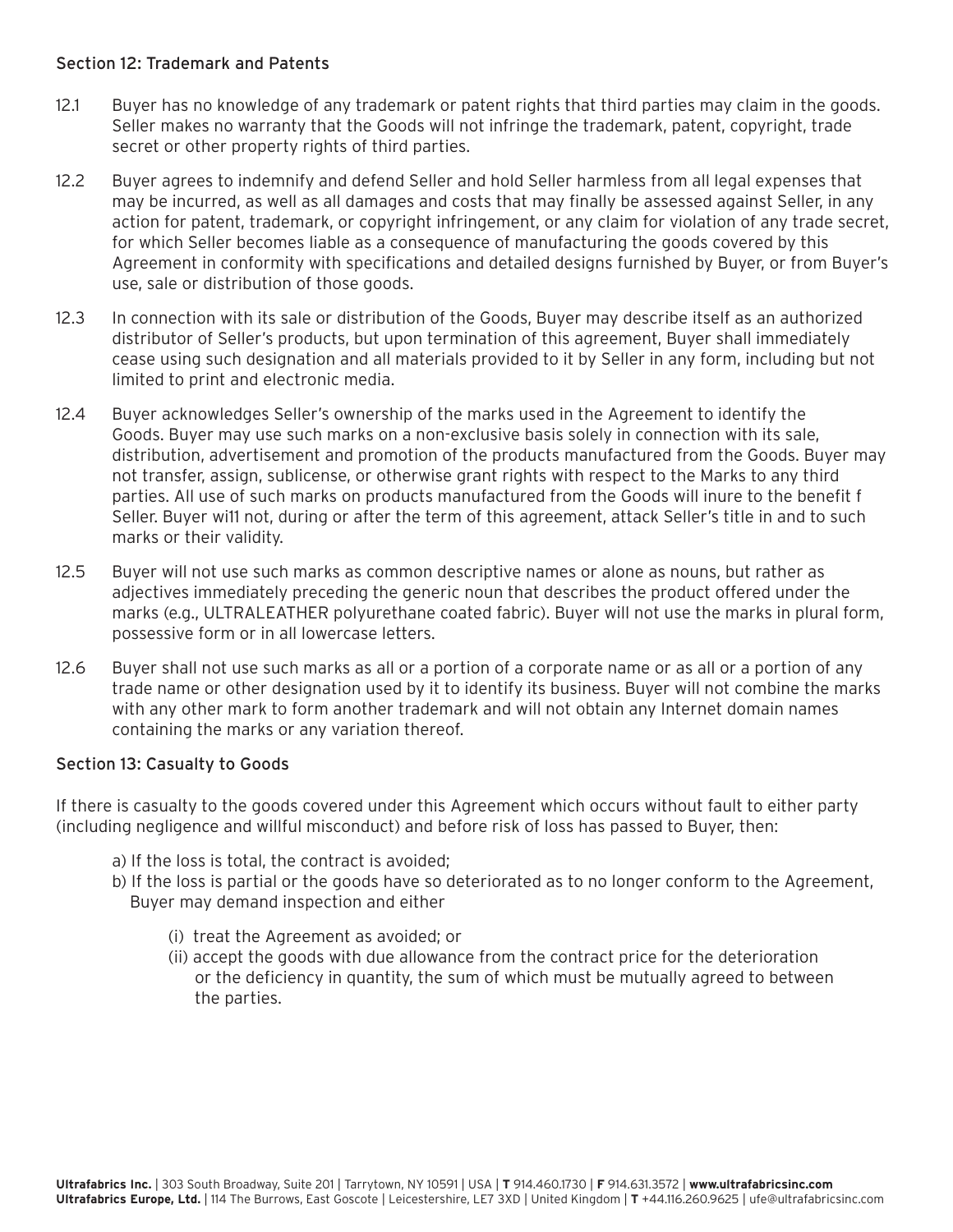### Section 14: FORCE MAJEURE

- 14.1 Seller shall not be liable for any delay or non-delivery directly or indirectly resulting from, in whole or in part, any foreign or domestic laws or regulations, embargoes, seizure, act of God, civil or military authority, insurrection, war or the adoption or enactment of any law, ordinance, regulation, ruling or order directly or indirectly rendering impossible or impractical production or delivery of goods under this Agreement, lack of the usual means of transportation, fies flood, severe weather, explosions, epidemics, quarantine restrictions, strikes, inability to obtain necessary labor, materials, or manufacturing facilities or other accident, contingency or condition beyond Seller's reasonable control including such delay or non-delivery to Seller by the manufacturer of the goods resulting from any such event, accident, contingency or condition.
- 14.2 If any delivery under this Agreement is suspended or delayed by reason of any one or more of the occurrences or contingencies described above, then any and all deliveries so suspended or delayed may, at Seller's option, be made after such event or condition has ceased to exist.

### Section 15: Warranties

- 15.1 Seller warrants the goods supplied pursuant to this Agreement against original defects in materials or workmanship for a period of two (2) years from the date of shipment. This warranty is nontransferable and is limited to the original Buyer. This warranty does not cover claims for conditions or damages caused by shipping, abuse, accidents, alterations, misuse, neglect, reverse crocking/ dye transfer, excessive wear and tear, or other physical damage, or from failure to exercise due care in the measurement, installation, cleaning or maintenance of the fabric. This warranty also does not cover claims for scuffs, scratches, scrapes, tears and abrasive or excessive wear and will not cover claims for damage due to repair, alteration, or modification of the product by anyone other than Seller, unless such repair, alteration or modification is authorized by Seller in writing.
- 15.2 If a sample was provided to Buyer prior to its execution of this Agreement, Seller warrants that the goods ordered and delivered shall conform to said sample in respect to color, texture, and pattern, with the exception of slight variations that typically occur in the materials' production and that are commercially acceptable and in accordance with usage of trade.
- 15.3 To obtain performance of any obligation under this warranty, Buyer must immediately contact Seller upon the discovery that it has a warranty claim under the provisions of this Agreement. Buyer must comply with all instructions of the Seller in processing its warranty claim, including, but not limited to, providing Seller with all documentation and material it requests within thirty (30) days. Buyer's failure to comply with any request made by Seller within said time period shall be deemed an abandonment of its warranty claim and bar Buyer from making any future warranty claims with respect to those goods.
- 15.4 THE WARRANTY PRINTED ABOVE IS THE ONLY WARRANTY APPLICABLE TO THIS PURCHASE. ALL OTHER WARRANTIES, EXPRESS OR IMPLIED, INCLUDING, BUT NOT LIMITED TO, THE IMPLIED WARRANTIES OF MERCHANTABILITY, FITNESS FOR A PARTICULAR PURPOSE , AND THOSE ARISING FROM COURSE OF DEALING ARE DISCLAIMED Some states do not allow limitations on implied warranties, so the above limitation may not apply to you, but nevertheless any claim for breach of an implied warranty in those states which do not permit their disclaimer shall be governed by the terms contained in Paragraph 15.5 directly below.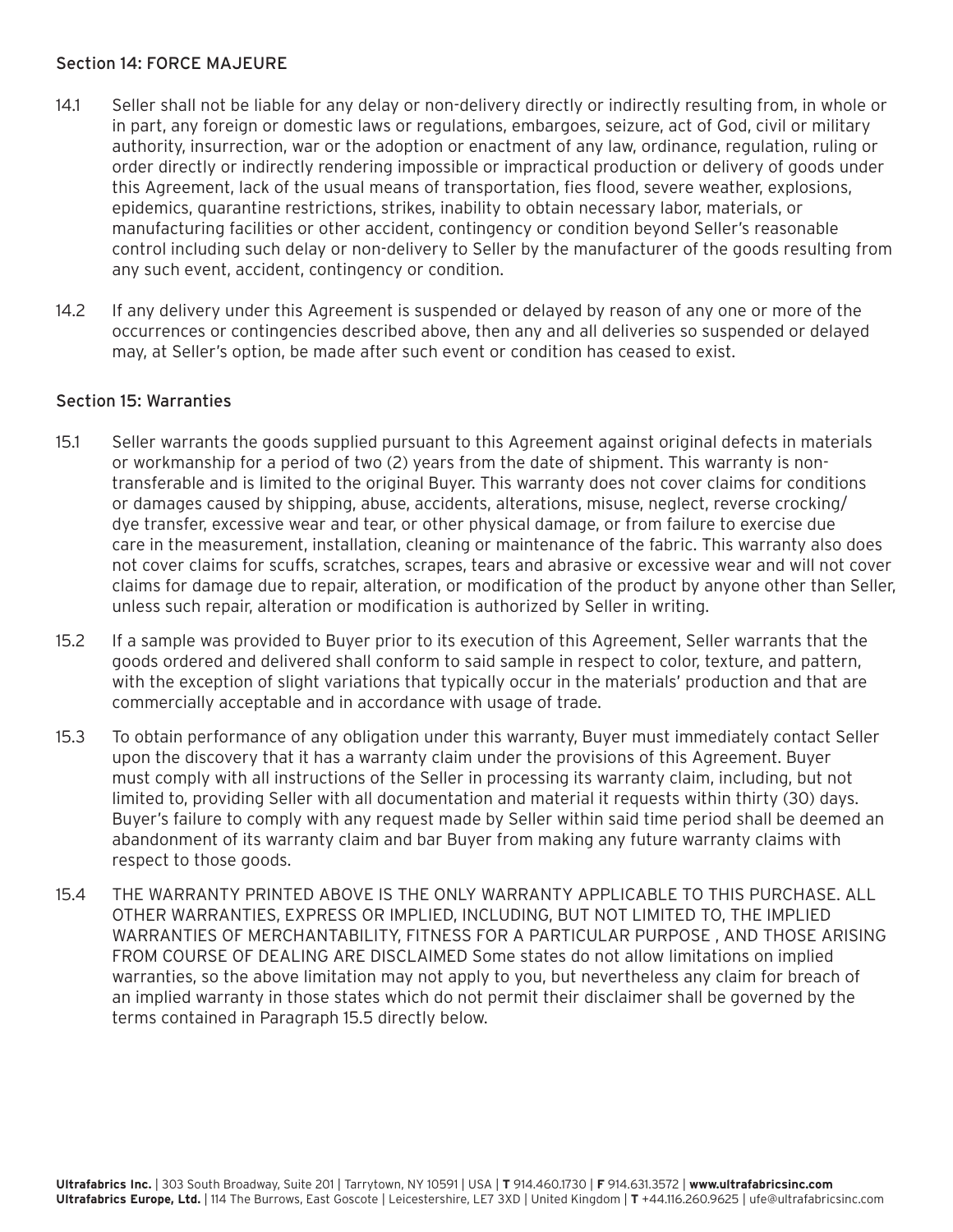15.5 It is understood and agreed that Seller's liability and Buyer's sole remedy under this warranty is to replace the defective goods without charge. Defective products will only be replaced after Seller has inspected the goods in question and determined that such goods are defective. Seller shall not be responsible for the costs associated with the measuring or installing of the replacement product. IN NO EVENT SHALL SELLER BE LIABLE FOR ANY INDIRECT, SPECIAL, INCIDENTAL, CONSEQUENTIAL OR SIMILAR DAMAGES (INCLUDING, BUT NOT LIMITED TO, LOST PROFITS OR REVENUE, INABILITY TO USE THE PRODUCT OR OTHER ASSOCIATED PRODUCTS/EQUIPMENT, THE COST OF SUBSTITUTE EQUIPMENT, AND CLAIMS BY THIRD PARTIES) RESULTING FROM THE USE OF THIS PRODUCT.

### Section 16: Limitation of Remedies

- 16.1 If Buyer becomes insolvent as that term is defined in this agreement, or files for protection under applicable bankruptcy laws, whether voluntary or involuntary, Seller may refuse to ship the goods covered by this Agreement except for those paid for in cash or by certified fund. Seller may also stop delivery of goods in transit. Seller shall also be entitled to reimbursement for the reasonable and proper cancellation charges it accrues as a result of Buyer's insolvency.
- 16.2 Should Seller fail to make delivery, or otherwise breaches or repudiates this Agreement, Buyer's sole remedy for any and all losses or damages shall be limited to the recovery of the difference between the contract price and the market price as provided in Section 2-712 of the Uniform Commercial Code as adopted by the State of New York. IT IS UNDERSTOOD AND AGREED THAT SELLER'S LIABILITY WHETHER IN CONTRACT, IN TORT, UNDER ANY WARRANTY, IN NEGLIGENCE OR OTHERWISE, SHALL NOT EXCEED THE RETURN OF THE PURCHASE PRICE PAID BY BUYER AND UNDER NO CIRCUMSTANCES SHALL SELLER BE LIABLE FOR SPECIAL, INDIRECT, INCIDENTAL OR CONSEQUENTIAL DAMAGES (INCLUDING, BUT NOT LIMITED TO, LOST PROFITS OR REVENUE, INABILITY TO USE THE PRODUCT OR OTHER ASSOCIATED PRODUCTS/EQUIPMENT, THE COST OF SUBSTITUTE EQUIPMENT, AND CLAIMS BY THIRD PARTIES). THE PURCHASE PRICE STATED IN THIS AGREEMENT IS GIVEN IN CONSIDERATION IN LIMITING SELLER'S LIABILITY. NO ACTION, REGARDLESS OF FORM, ARISING OUT OF THE TRANSACTIONS UNDER THIS AGREEMENT MAY BE BROUGHT BY BUYER MORE THAN TWO (2) YEARS AFTER THE CAUSE OF ACTION HAS ACCRUED AS DEFINED AND DESCRIBED IN MORE DETAIL IN PARAGRAPH 16.3 DIRECTLY BELOW.
- 16.3 For the purposes of this Agreement, a cause of action for the breach of this Agreement shall accrue when the breach occurs, whether or not the parties are aware of the breach at that time. For breach of warranty claims, the cause of action shall accrue on tender of the goods.

#### Section 17: Seller's Remedies

- 17.1 If Buyer refuses to accept or repudiates delivery of the goods sold to Buyer under this Agreement, Seller shall be entitled to damages in the amount of the purchase price of the goods, together with any incidental damages authorized by Section 2-710 of the UCC, if applicable. It is understood that the goods covered by this Agreement are not reasonably resalable due to their special design. Therefore, Seller may recover the purchase price of the goods without attempting to fist effect their resale.
- 17.2 Should Buyer default in any provision of this Agreement, including any extensions of or amendments mutually entered into between the parties, Se1ler shall have the right to declare the unpaid balance of the purchase price immediately due and owing.